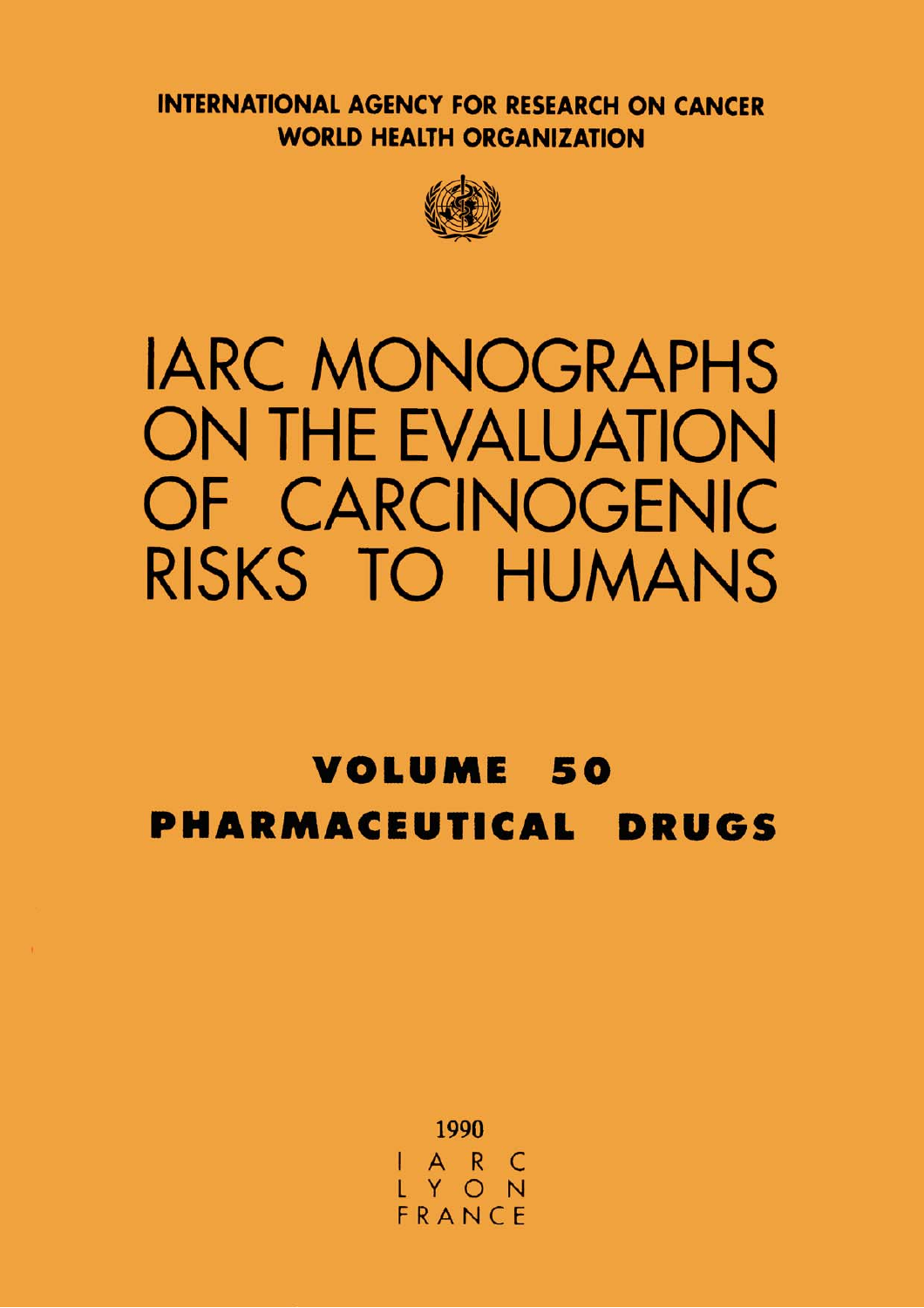

## WORLD HEALTH ORGANIZATION

INTERNATONAL AGENCY FOR RESEARCH ON CANCER

# **IARC MONOGRAPHS**

### ON THE

# EVALUATION OF CARCINOGENIC **RISKS TO HUMANS**

Pharmaceutical Drugs

## VOLUME 50

This publication represents the views and expert opinions of an IAC Working Group on the Evaluation of Carcinogenic Risks to Humans, which met in Lyon,

17-24 October 1989

1990